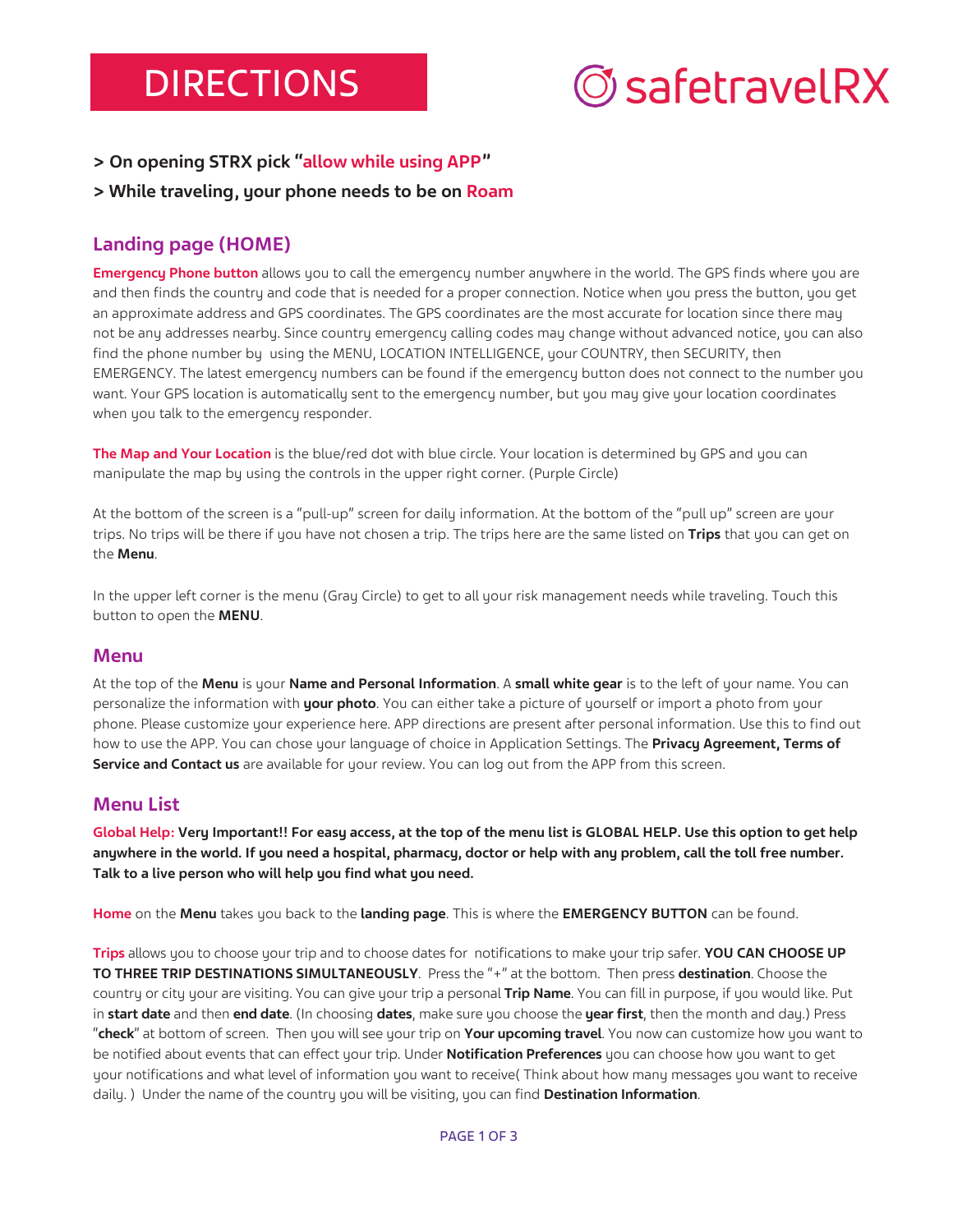### **DIRECTIONS**

# *©safetravelRX*

This gives you needed information about that country so you are prepared for your trip. (This gives the same depth of discussion of the country that is available in **Location Intelligence** which is on the Menu.) **The trip may not update until you leave the app and return. This gives the cloud a chance to reboot the APP changes.**

You can edit or delete your trips. Go to your trip and press delete or edit. If you edit, press the " check" at the bottom to verify your changes. Sometimes the edit or deletion does not occur until you leave the app and return. This gives the cloud the **chance to update your information.**

Near the top of the screen, under **Trips**, are two designations: **Your trips and Watch list**. **Your trips** gives a list of your trips. **Watch List** is a list of all the places you want up to date information with emails or push notifications. When you delete a trip and you do not want information about that city or country anymore, delete the destination under **Watch List** also.

**Global and COVID Alerts** gives global up to date information that is **Critical, Warning and Informational.** Touch the colored dot of the desired area of the map to focus on an area. Red is critical, Yellow is warning, Turquoise is informational. To get more localized information, you **touch a dot overlying an area multiple times.** This will zoom in on more focused information. The BEST WAY to get information about your trip is to use the TRIPS designation on the menu and choose your Notification Preference.

**Location Intelligence** gives you the opportunity to explore the information about your designation. You can search for a country or city by hitting the search icon in the upper right corner or by simply picking them directly from the menu.

Once you get your designation, there is a **slide bar** over the photo that can give you information on: Designation overview, security, health, transportation, entry/exit, communication/utility, culture, legal, environment, financial environment and language. You can also get to the information by choosing **Select Category** in the right corner. A menu will drop. Touch the photo and other photos will appear. As previously mentioned, you can get the information from **Trips** once you have chosen a destination.

**Emergency Contacts** allows you to list people you would want notified if there was a problem. Press the "+" at the bottom. You can put in all the information manually or by pressing: **Select from Contacts.** The most important thing to remember is that while traveling you need a country code before the number. For the US, a "+1" is needed. You can find the proper country code in **Location Intelligence, choose your country, Go to Security, go to Emergency Contacts.** The code should be found there.

**To save, you must have at least a name and phone number. To edit,** press edit, make your changes, then press save. **To delete,** press delete.

**Medical Information** is to be used if you do not have a Hospital Portal to demonstrate your medical history. The **Medical Information** has the ability to document medical problems, medicines, allergies, immunizations, blood type and special needs. If you cannot find a medical problem, medicine, allergy or immunization on the drop down associated with each category, you can enter the item manually.

To manually enter information, tap the category, press add in upper right, write in your addition in Search, press add, put check next to addition, press ok at the bottom of the screen. It will be added to your listings.

If you want to **lock** the medical chart, press the **green lock** in the upper right screen. Then you can put in a **four number code.** This will not allow people to enter your chart unless you want them to see your listings. To enter your chart, press the **red lock** and put in your code. You can **change the code**, if you desire by pressing the: **To reset your unlock code.** Put in your **safetravelRX email identification, your password and press OK.** Then put in your new **four digit numerical code twice.** This will be your new code to enter the **Medical Information.**